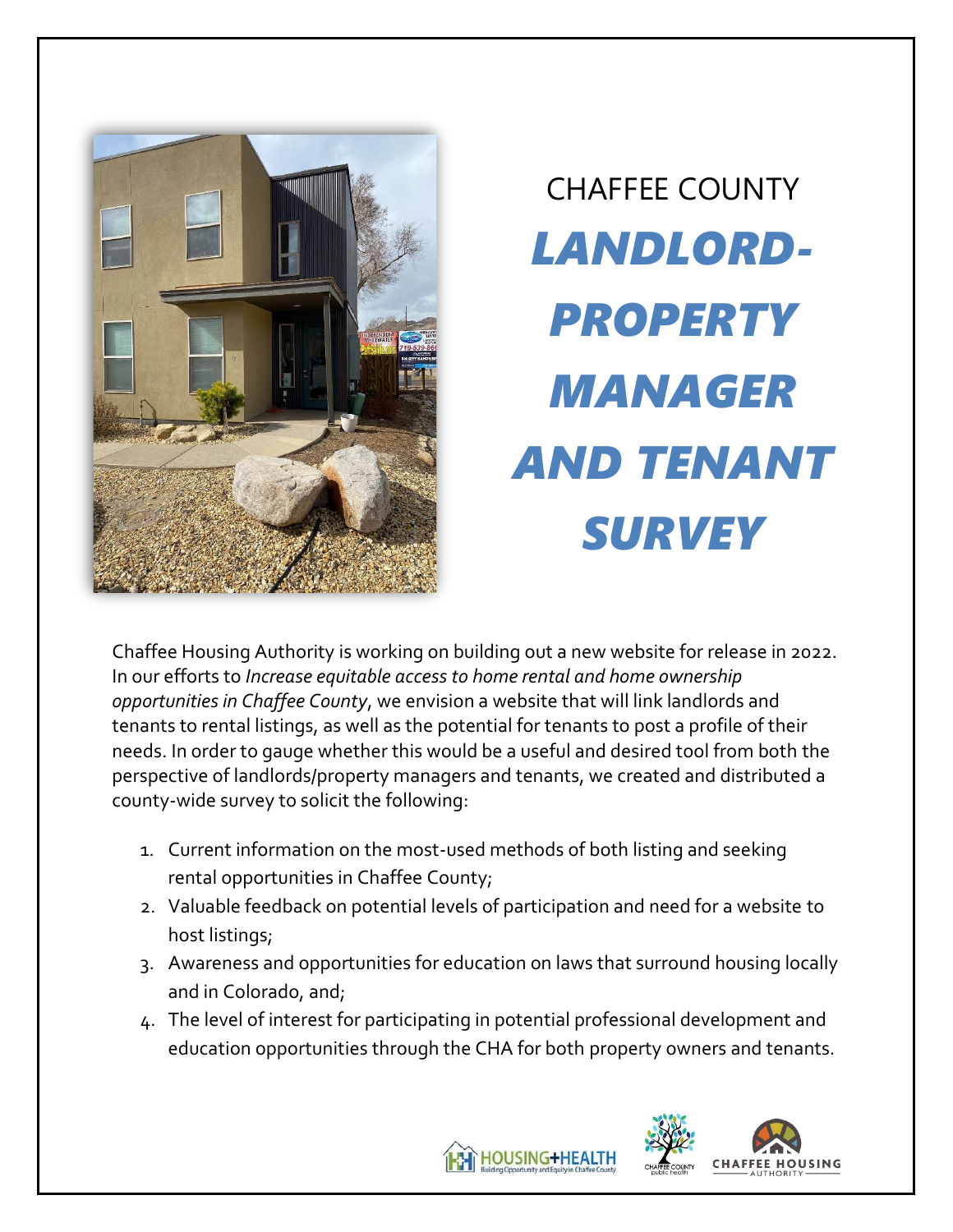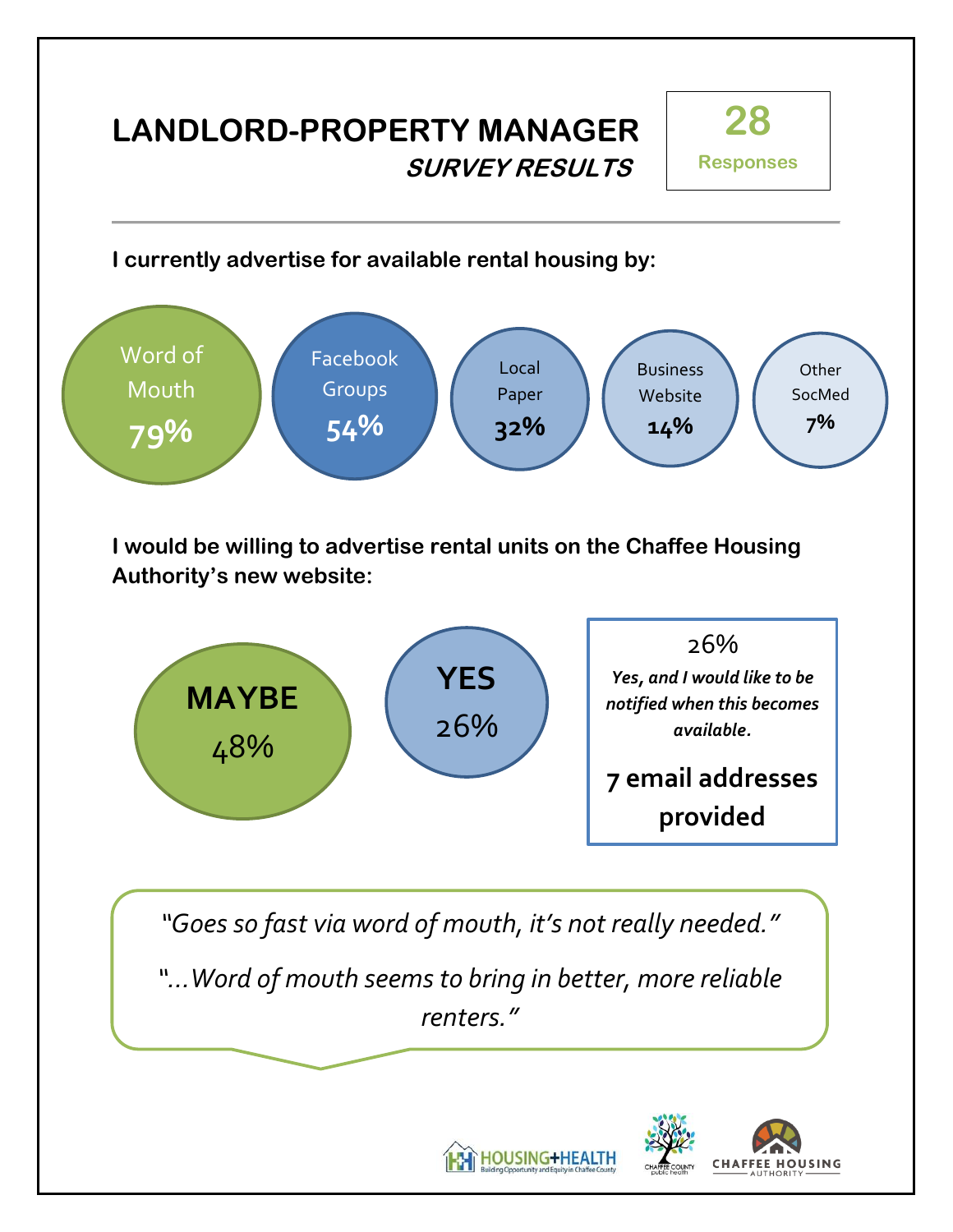| <b>Landlord</b><br>and Tenant<br>Laws |                                              | <b>Mobile</b><br><b>Home Park</b><br><b>Oversight</b> |
|---------------------------------------|----------------------------------------------|-------------------------------------------------------|
| 59%                                   | Doing my own online research.                | 4%                                                    |
| 37%                                   | Relying on my attorney.                      | 11%                                                   |
| 30%                                   | Networking with my peers.                    | 4%                                                    |
| 11%                                   | Relying on a Property Management Company.    | $O\%$                                                 |
| 11%                                   | I don't.                                     | 37%                                                   |
| <b>NA</b>                             | Checking the Dept. of Local Affairs website. | 8%                                                    |
| Not asked                             | Not applicable.                              |                                                       |

#### **I stay up-to-date on these housing laws/programs by:**



**I would be interested in the following training opportunities offered by the CHA (top 4).**

**I would encourage my tenants to participate in a training on:**

- 46% Home Maintenance for tenants
- 42% Pets-tenant risks and responsibilities
- $33\%$  How to inspect a rental before signing the lease
- $25\%$  Legal rights of tenants/Financial credit repair

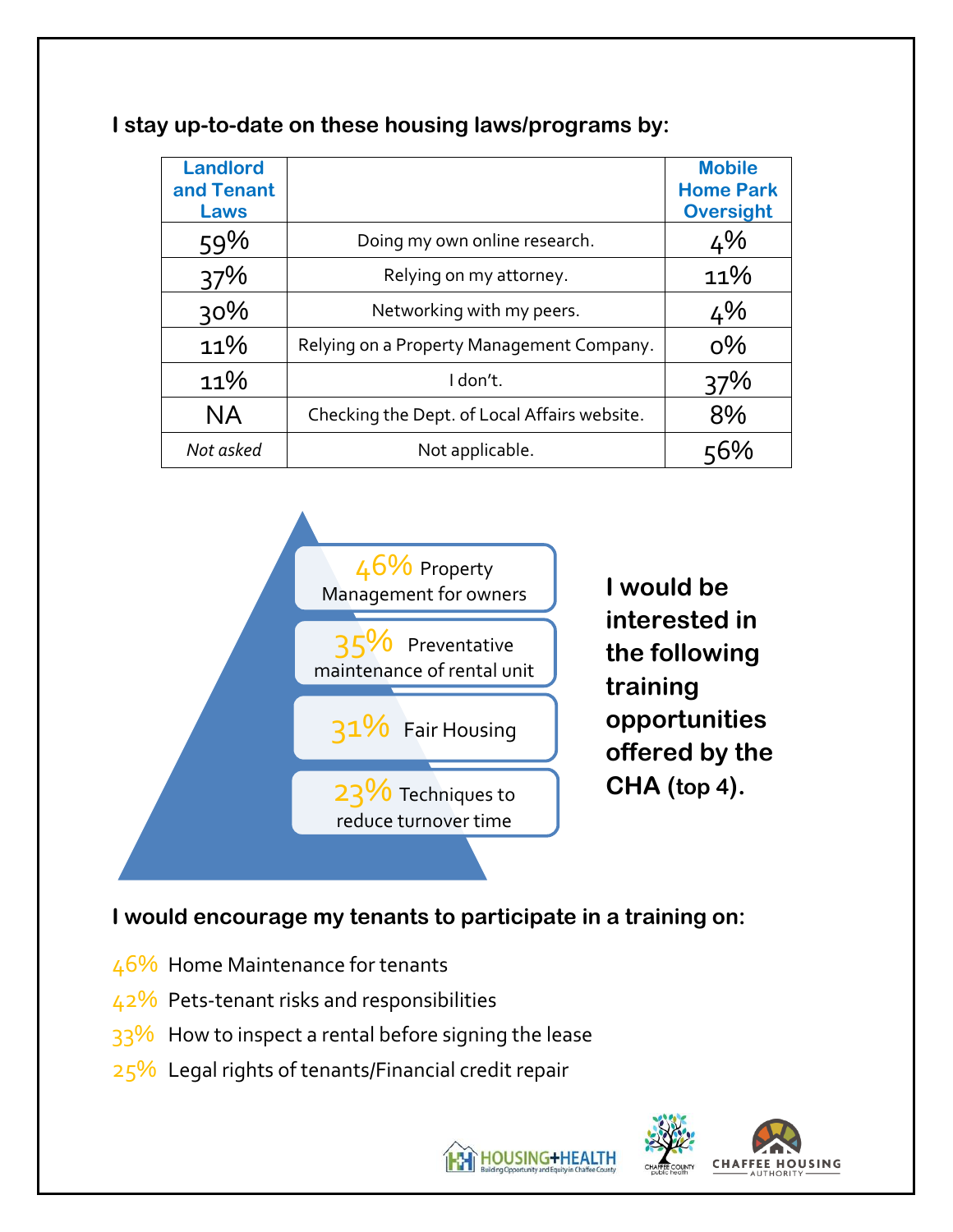## **I would find value in the CHA pre-screening potential rental tenants for the following:**



## **I am not interested in the CHA pre-screening tenants because:**

- $\checkmark$  I subscribe to a background check program and prefer to do my own verification of income and previous landlords.
- ✓ We have to follow IRS Section 42 CHFA LIHTC Guidelines. Pre-screening might also look like we are screening people out and policy is we can deny application.
- $\checkmark$  I like to have conversations with previous landlords and references. Learn a lot by what isn't said!
- $\checkmark$  I use the property management company exactly for this reason.
- $\checkmark$  I pick my own tenants.

# **AND…**

## **I** would not pay any fees to the CHA for these services.  $54\%$

#### **I would pay a small fee (less than \$100 a month) for:**

- 39% Background Checks
- 31% *Employment Verification*
- 27% Landlord Reference Checks
- 19% *Income Verification*

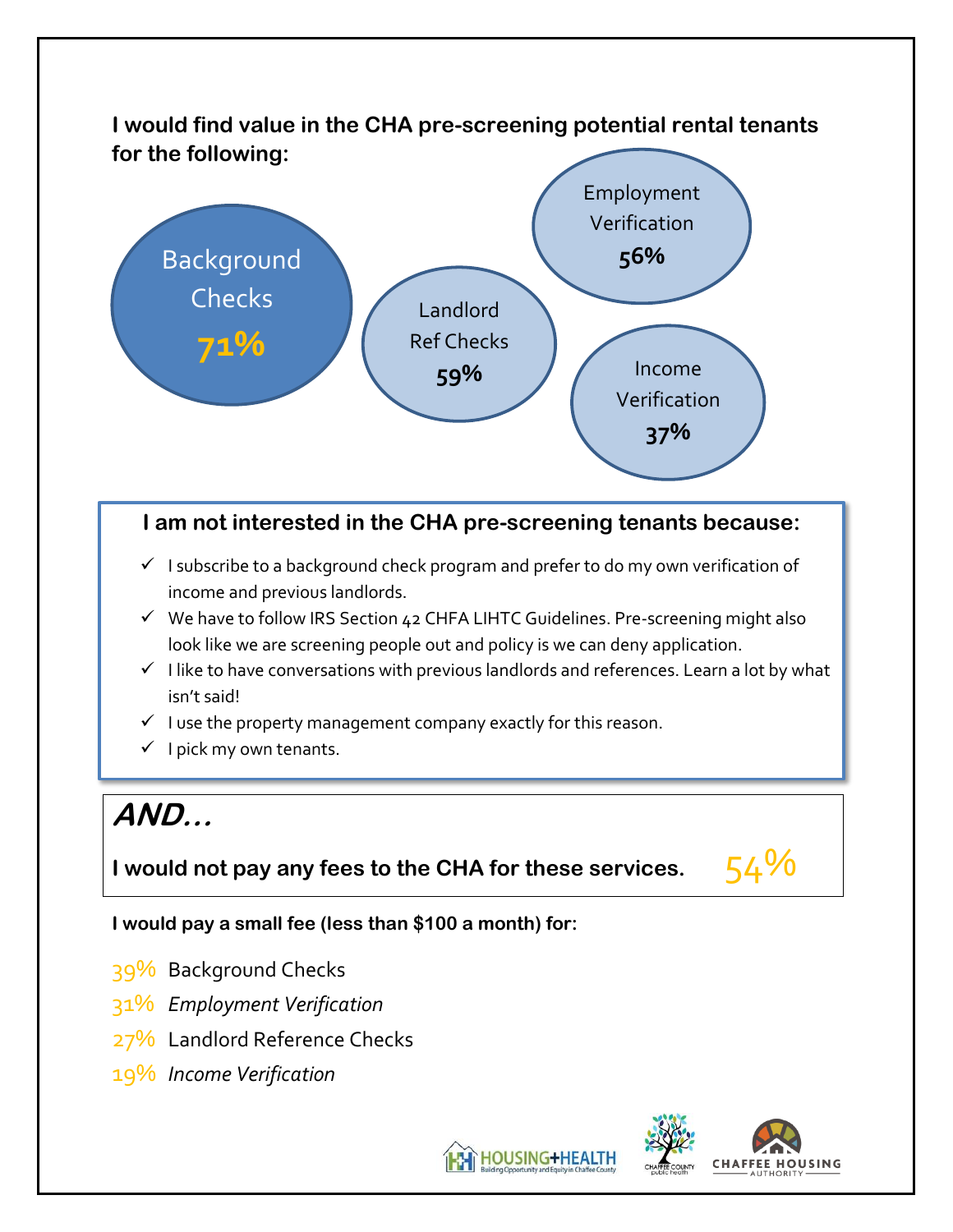

**If the following resource was available through the Chaffee Housing Authority, I would:**

| <b>CHA website</b><br>listing<br>available<br>rentals |                                | <b>CHA</b> website<br>to post my<br>profile |
|-------------------------------------------------------|--------------------------------|---------------------------------------------|
| 74%                                                   | Definitely use this.           | 44%                                         |
| 22%                                                   | Possibly use this.             | $36\%$                                      |
| ∡%                                                    | Definitely would not use this. | 20%                                         |